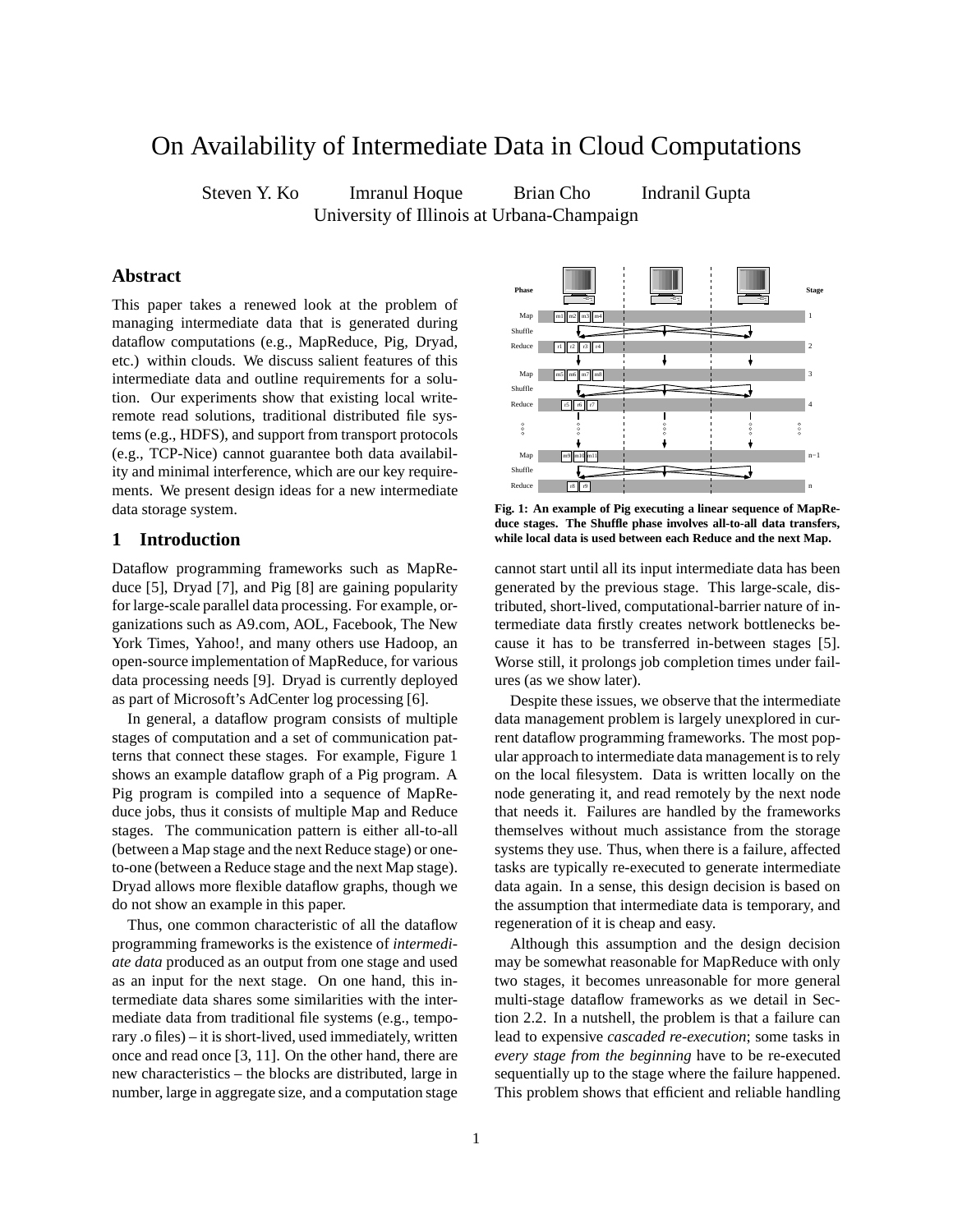of intermediate data can play a key role in optimizing the execution of dataflow programs.

Reported experiences with dataflow frameworks in large-scale environments indicate that transient and permanent failures are prevalent, and will only exacerbate as more organizations process larger data with multiple stages. For example, Google reports 5 average worker deaths per MapReduce job in March 2006 [4], and at least one disk failure in every run of a 6-hour MapReduce job with 4,000 machines [2]. Yahoo! reports their Web graph generation (called *WebMap*) has grown to a chain of 100 MapReduce jobs [1]. In addition, many organizations such as Facebook and Last.fm report their usage of MapReduce and Pig, processing hundreds of TBs of data already with a few TBs of daily increase [1].

Thus, it is our position that we must design a new storage system that treats intermediate data as a firstclass citizen. We believe that a storage system (not the dataflow frameworks) is the natural and right abstraction to efficiently and reliably handle intermediate data, regardless of the failure types. In the following sections, we discuss the characteristics of this type of data, the requirements for a solution, the applicability of candidate solutions, and finally our design ideas.

## **2 Why Study Intermediate Data?**

In this section, we discuss some salient characteristics of intermediate data, and outline the requirements for an intermediate data management system.

#### **2.1 Characteristics of Intermediate Data**

Persistent data stored in distributed file systems ranges in size from small to large, is likely read multiple times, and is typically long-lived. In comparison, intermediate data generated in cloud programming paradigms has uniquely contrasting characteristics. Through our study of MapReduce, Dryad, Pig, etc., we have gleaned three main characteristics that are common to intermediate data in all these systems. We discuss them below.

**Size and Distribution of Data:** Unlike traditional file system data, the intermediate data generated by cloud computing paradigms potentially has: (1) a large number of blocks, (2) variable block sizes (across tasks, even within the same job), (3) a large aggregate size between consecutive stages, and (4) distribution across a large number of nodes.

**Write Once-Read Once:** Intermediate data typically follows a write once-read once pattern. Each block of intermediate data is generated by one task only, and read by one task only. For instance, in MapReduce, each block of intermediate data is produced by one Map task, belongs to a region, and is transmitted to the unique Reduce task assigned to the region.

**Short-Lived and Used-Immediately:** Intermediate

| Topology              | 1 Core Switch Connecting<br>4 LANs (5 Nodes Each) |
|-----------------------|---------------------------------------------------|
| Bandwidth             | 100 Mbps                                          |
| # of Nodes            | 20                                                |
| <b>Input Data</b>     | 36GB                                              |
| # of Maps Finished    | 760                                               |
| # of Reduces Finished | 36                                                |
| Workload              | Sort                                              |

**Table 1: Emulab Experimental Setup Used in All Plots**

data is short-lived because once a block is written by a task, it is transferred to (and used immediately by) the next task. For instance, in Hadoop, a data block generated by a Map task is transferred during the Shuffle phase to the block's corresponding Reduce task.

The above three characteristics morph into major challenges at runtime when one considers the effect of failures. For instance, when tasks are re-executed due to a failure, intermediate data may be read multiple times or generated multiple times, prolonging the lifetime of the intermediate data. In summary, failures lead to additional overhead for generating, writing, reading, and storing intermediate data, eventually increasing job completion time.

#### **2.2 Effect of Failures**

We discuss the effect of failures on dataflow computations. Suppose we run the dataflow computation in Figure 1 using Pig. Also, suppose that a failure occurs on a node running task  $t$  at stage  $n$  (e.g., due to a disk failure, a machine failure, etc.). Note that, since Pig (as well as other dataflow programming frameworks) relies on the local filesystem to store intermediate data, this failure results in the loss of all the intermediate data from stage 1 to  $(n - 1)$  stored locally on the failed node. When a failure occurs, Pig will reschedule the failed task  $t$  to a different node available for re-execution. However, the re-execution of  $t$  cannot proceed right away, because some portion of its input is lost by the failed node. More precisely, the input of task  $t$  is generated by all the tasks in stage  $(n - 1)$  including the tasks run on the failed node. Thus, those tasks run on the failed node have to be re-executed to regenerate the lost portion of the input for task  $t$ . In turn, this requires re-execution of tasks run on the failed node in stage  $(n - 2)$ , and this cascades all the way back to stage 1. Thus, some tasks in every stage from the beginning will have to be re-executed sequentially up to the current stage. We call this *cascaded re-execution*. Although we present this problem using Pig as a case study, any dataflow framework with multiple stages will suffer from this problem as well.

Figure 2 shows the effect of a single failure on the runtime of a Hadoop job (*i.e.*, a two-stage job). The failure is injected at a random node immediately after the last Map task completes. The leftmost bar is the runtime without failures. The middle bar shows the runtime with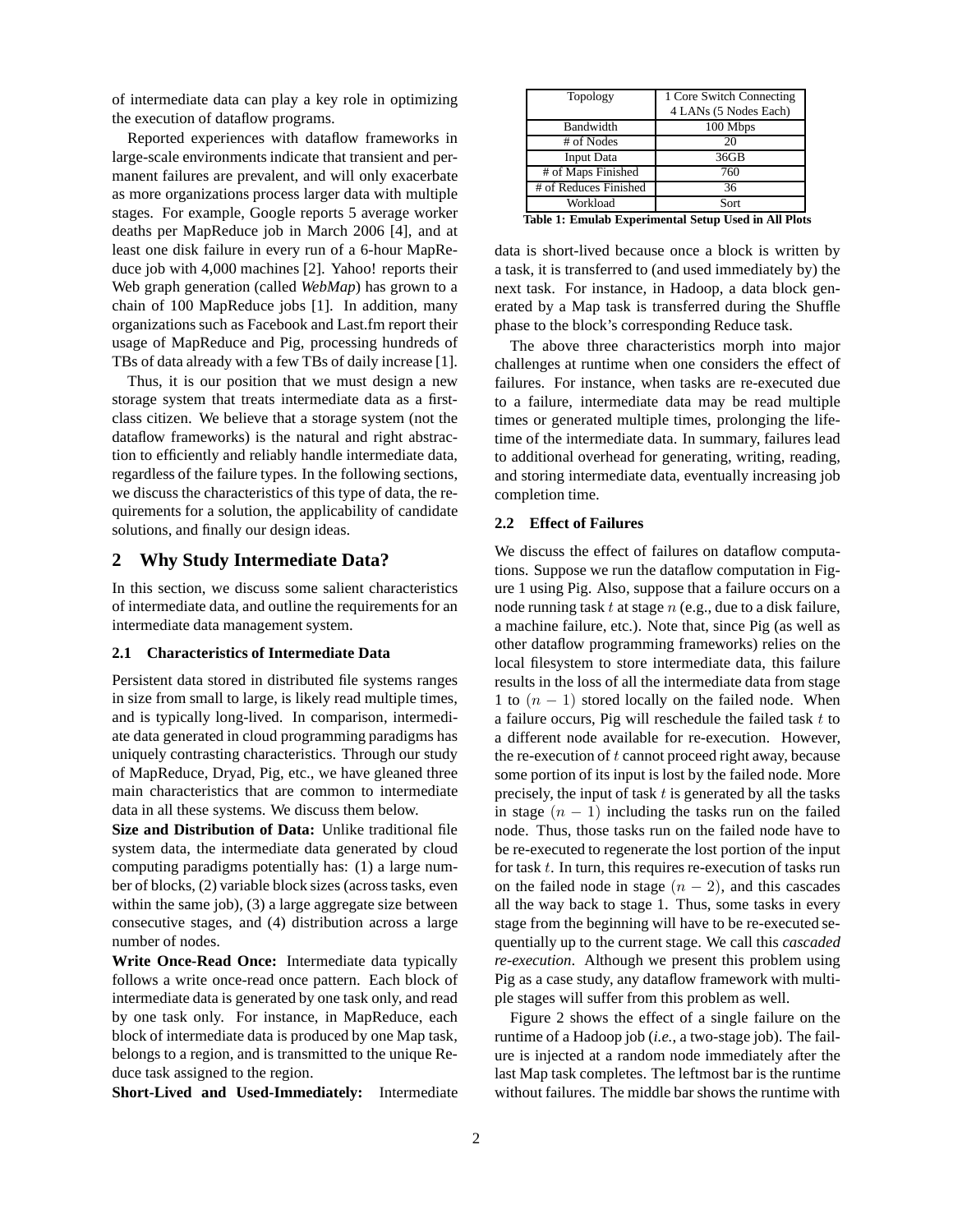

**Fig. 2: Effect of a Failure on a Hadoop Job. All Experiments Performed on Emulab (Table 1)**



**Fig. 4: Behavior of a Hadoop Job under 1 Failure**

1 failure, when Hadoop's node failure detection timeout is 10 minutes (the default) – *a single failure causes a 50% increase in completion time*. Further reducing the timeout to 30 seconds does not help much – the runtime degradation is still high (33%).

To understand this further, Figures 3 and 4 show the number of tasks over time for two bars of Figure 2 (0f-10min and 1f-30sec). Figure 3 shows clearly the barrier – Reduce tasks do not start until the Shuffles are (almost) done around t=925 sec. We made several observations from the experiment of Figure 4: (1) a single node failure caused several Map tasks to be re-executed (starting t=925 sec), (2) a renewed Shuffle phase starts after these re-executed Maps finish (starting  $t=1100$  sec), and (3) Reduces that were running on the failed node and that were not able to Shuffle data from the failed node, get re-executed as well towards the end  $(t=1500 \text{ sec})$ . While this experiment shows cascaded re-execution within a single stage, we believe it shows that in multi-stage dataflow computations, a few node failures will cause far worse degradation in job completion times.

#### **2.3 Requirements**

Based on the discussion so far, we believe that the problem of managing intermediate data generated during dataflow computations, deserves deeper study as a firstclass problem. Motivated by the observation that the main challenge is dealing with failure, we arrive at the

following two major requirements that any effective intermediate storage system needs to satisfy: *availability* of intermediate data, and *minimal interference* on foreground network traffic generated by the dataflow computation. We elaborate below.

**Data Availability:** A task in a dataflow stage cannot be executed if the intermediate input data is unavailable. A system that provides higher availability for intermediate data will suffer from fewer delays for re-executing tasks in case of failure. In multi-stage computations, high availability is critical as it minimizes the effect of cascaded re-execution (Section 2.2).

**Minimal Interference:** At the same time, data availability cannot be pursued over-aggressively. In particular, since intermediate data is used immediately, there is high network contention for foreground traffic of the intermediate data transferred to the next stage (e.g., by Shuffle in MapReduce) [5]. An intermediate data management system needs to minimize interference on such foreground traffic, in order to keep the job completion time low, especially in the common case of no failures.

## **3 Candidate Solutions**

In this section, we explore the solution space of candidates to satisfy the requirements given above. Our first candidate is current dataflow frameworks, which we find are oblivious to the availability of intermediate data. Our second candidate, a distributed file system (HDFS), provides data availability but does not minimize interference. Our third candidate, replication support from a transport protocol (TCP-Nice), attempts to minimize interference but has no strategy for data availability and has low network utilization. This naturally leads to a presentation of our new design ideas in the next section.

#### **3.1 Current Approaches**

Current dataflow frameworks store intermediate data locally at the outputting node and have it read remotely. They use purely *reactive* strategies to cope with node failures or other causes of data loss. Thus, in MapReduce the loss of Map output data results in the reexecution of those Map tasks, with the further risk of cascaded re-execution (Section 2.2).

#### **3.2 Distributed File Systems**

Distributed file systems could be used to provide data availability via replication. In this section, we experimentally explore the possibility of using one such file system especially designed for data-intensive environments. We choose HDFS, which is used by Hadoop to store the input to the Map phase and the output from the Reduce phase. We modify Hadoop so that HDFS can store the intermediate output from the Map phase.

Figure 5 shows average completion times of MapReduce in four experimental settings. The purpose of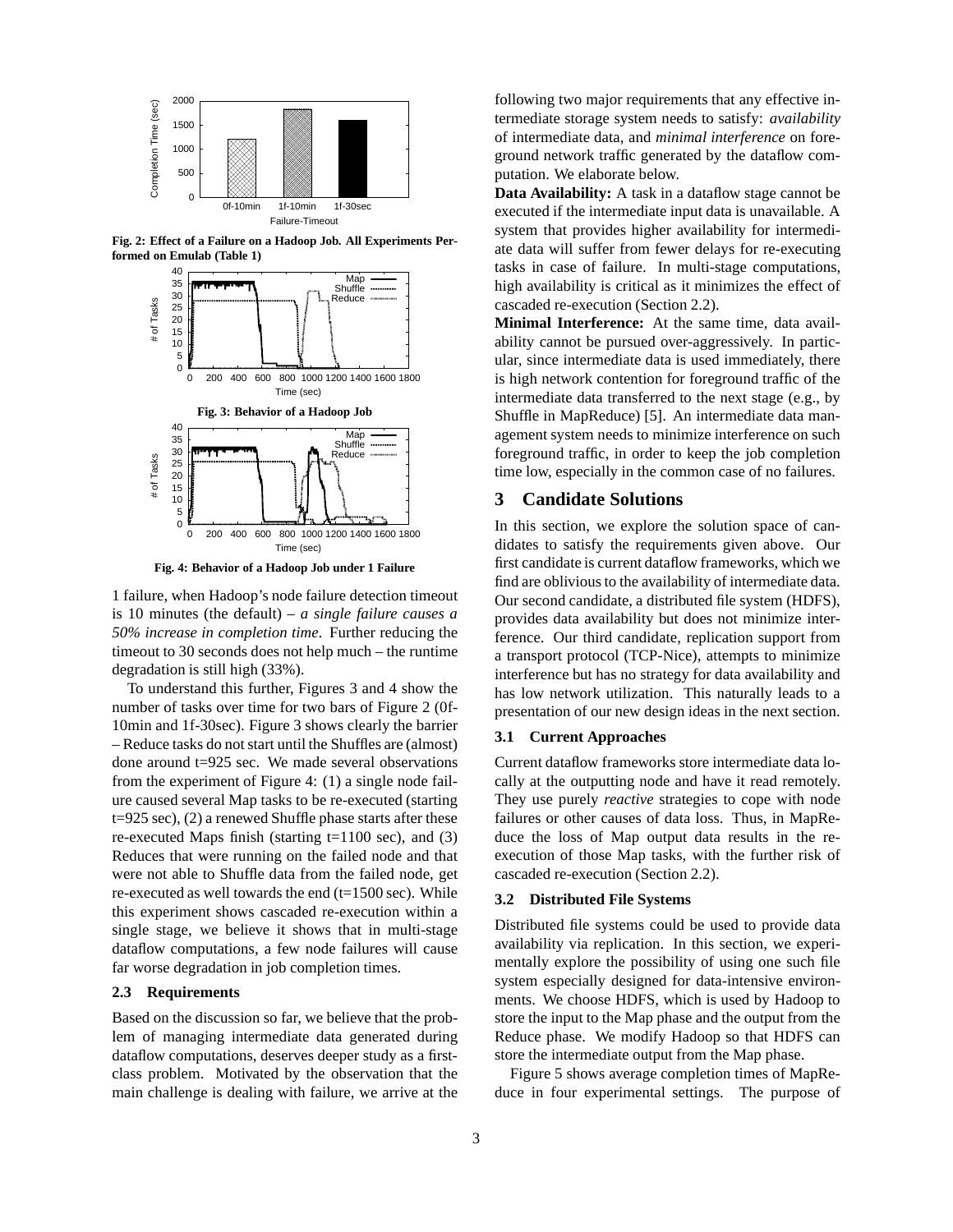

**Fig. 5: Asynchronous Replication with HDFS**

the experiment is (1) to examine the performance of MapReduce when the intermediate output is replicated using HDFS, and (2) to understand where the sources of interference are. Thus, the four bars are presented in the order of increasing degree of interference.

In the left-most experiment (labeled as *Hadoop*), we use the original Hadoop that does not replicate the intermediate data, hence there is no interference due to replication. In the right-most experiment (labeled as *Rep.*), we use HDFS to asynchronously replicate the intermediate data to a remote node. Using HDFS for replication, performance degrades to the point where job completion time takes considerably longer.

The middle two experiments help to show the source of the performance hit by breaking down HDFS replication into its individual operations. In the second experiment (labeled as *Read*), we take only the first step of replication, which is to read the Map output. This incurs a local disk read. In the next experiment (labeled as *Read-Send*), we use HDFS to asynchronously replicate the intermediate data *without* physically writing to the disks. This involves a local disk read and a network transfer, but no disk writes.

When we only read the intermediate data, there is hardly any difference in the overall completion time (*Hadoop* vs. *Read*). However, when the replication process starts using the network (*Read* vs. *Read-Send*), there is a significant overhead that results in doubling the completion time. This is primarily due to the increase in the Shuffle phase.  $\frac{1}{1}$  The increase in the Map finish time in *Read-Send* is also due to the network interference, since some Maps need to fetch their inputs from remote nodes. Finally, we notice that the interference of disk writes is very low (*Read-Send* vs. *Rep.*).

Hence, we conclude that pursuing aggressive replication will not work due to the network contention with foreground traffic (Shuffle and Map remote-reads). This observation leads us to the next candidate solution.

#### **3.3 Background Replication**

We qualitatively explore the use of a background transport protocol to replicate intermediate data without affecting foreground traffic. We focus our discussion around TCP-Nice [10], a well-known background transport protocol.

TCP-Nice allows a flow to run in the "background" with little or no interference to normal flows. These background flows only utilize "spare" bandwidth unused by normal flows. This spare bandwidth exists because there is local computation and disk I/O performed in both Map and Reduce phases. Thus, we could put replication flows in the background using TCP-Nice, so that they would not interfere with the foreground traffic such as Shuffle. However, since TCP-Nice is designed for the wide-area Internet, it does not assume (and is thus unable to utilize) the knowledge of which flows are foreground and which are not. This results in two drawbacks for our dataflow programming environment.

First, TCP-Nice minimizes interference at the expense of network utilization. <sup>2</sup> This is because a background flow reacts to congestion by aggressively reducing its transfer rate. Thus, applications cannot predict the behavior of TCP-Nice in terms of bandwidth utilization and transfer duration. This is not desirable for intermediate data replication, where timely replication is important. Second, TCP-Nice gives background flows lower priority than any other flow in the network. Thus a background replication flow will get a priority lower than Shuffle flows, as well as other flows unrelated to the dataflow application, e.g., any ftp or http traffic going through the same shared core switch of a data center.

We observe that these disadvantages of TCP-Nice arise from its application-agnostic nature. This motivates the need to build a background replication protocol that is able to utilize spare bandwidth in a nonaggressive, yet more controllable manner.

## **4 Ongoing Work and Challenges**

We are building an intermediate storage system (ISS) that satisfies the requirements of Section 2. In this section, we briefly discuss our architecture, and three different replication policies we would like to study: (1) replication using spare bandwidth, (2) a deadline-based approach, and (3) replication based on a cost model.

#### **4.1 Master/Slave Architecture**

Based on our previous discussion, we believe there is a need to develop the ISS system with an architecture that can tightly measure and control the network usage within a single datacenter. The approach we are currently employing is a master/slave architecture, where the master is essentially a controller that coordinates the actions of slaves. This architecture is suitable for a single data center environment because every physi-

<sup>&</sup>lt;sup>1</sup>The figure shows the finish time of each phase, but does not show the initial start time for Shuffle and Reduce; the phases in fact overlap as seen in Figure 3 and 4.

<sup>&</sup>lt;sup>2</sup>In fact, the original paper on TCP-Nice [10] makes clear that network utilization is not a design goal.